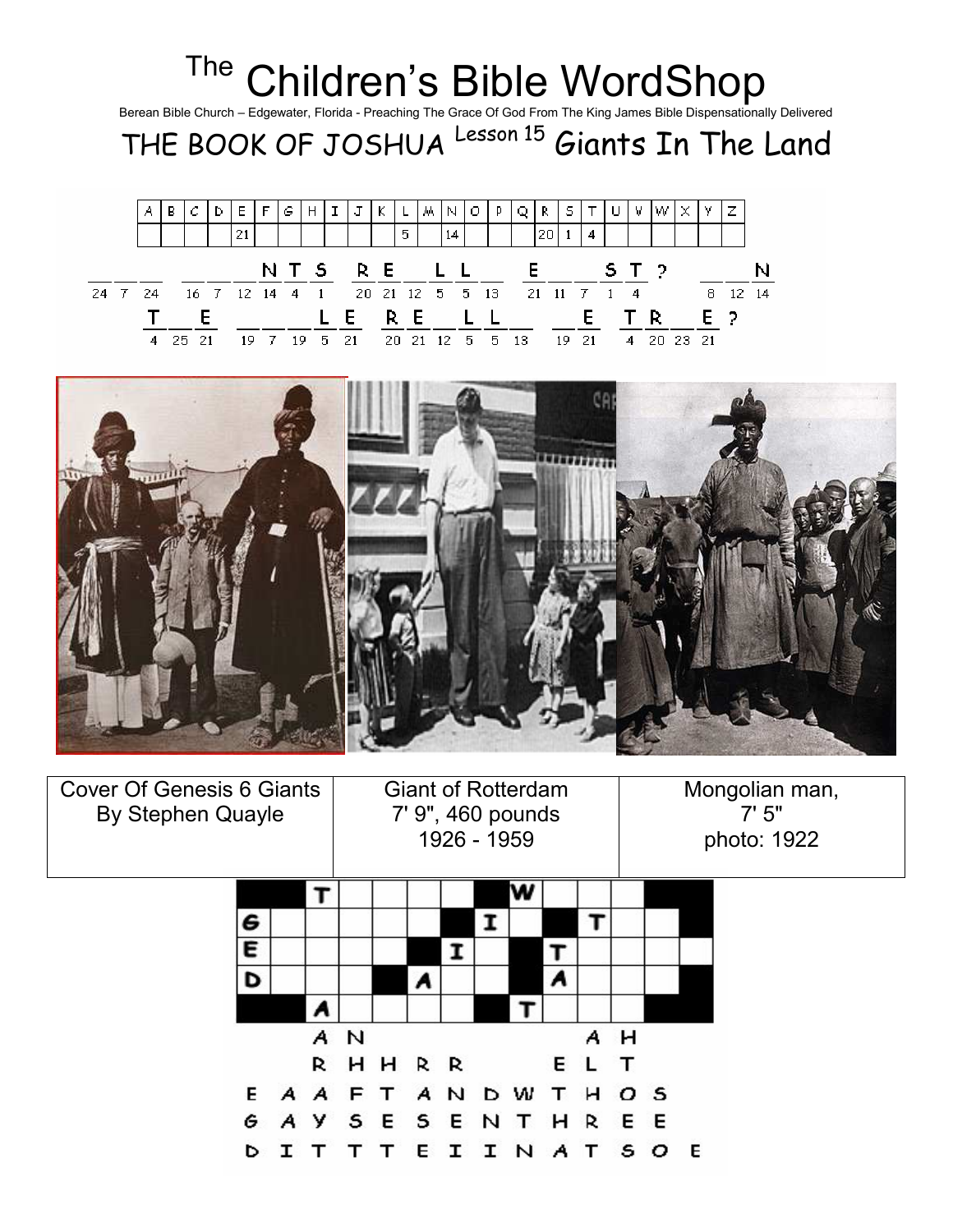P1 Joshua did fight the giants. Giants are real beings. The pictures on the cover of this lesson has a number of giants in them.

P2 There have been giants on the earth since before the flood.

P3 Gen 6:4 There were giants in the earth in those days; and also after that, when the sons of God came in unto the daughters of men, and they bare children to them, the same became mighty men which were of old, men of renown.

P4 The giants of our day, at least the ones that show up from time to time, are probably not as mean and wicked as those of times past.

P5 The giants living in Noah's day were the direct offspring children of bad angels that chose not to follow God. The were huge, had six toes and six fingers and some evidence points to two rows of teeth top and bottom!



P6 It seems cruel to some to think that God wanted all the inhabitants across the River Jordan to be

killed by Joshua. This new land was to be their new homeland.



P7 The people who lived there not only worshipped the fallen angels but had their children as well. God did not want fallen angel DNA to get mixed up with the children of Israel.

P8 Why? Because the son of God would come through the generations of Israel. The blood line or seed line had to stay pure until the birth of the Lord Jesus Christ.

P9 Satan knew this and so sent some of his angels to earth in an attempt to cause the bad angel DNA to be mixed completely with humans.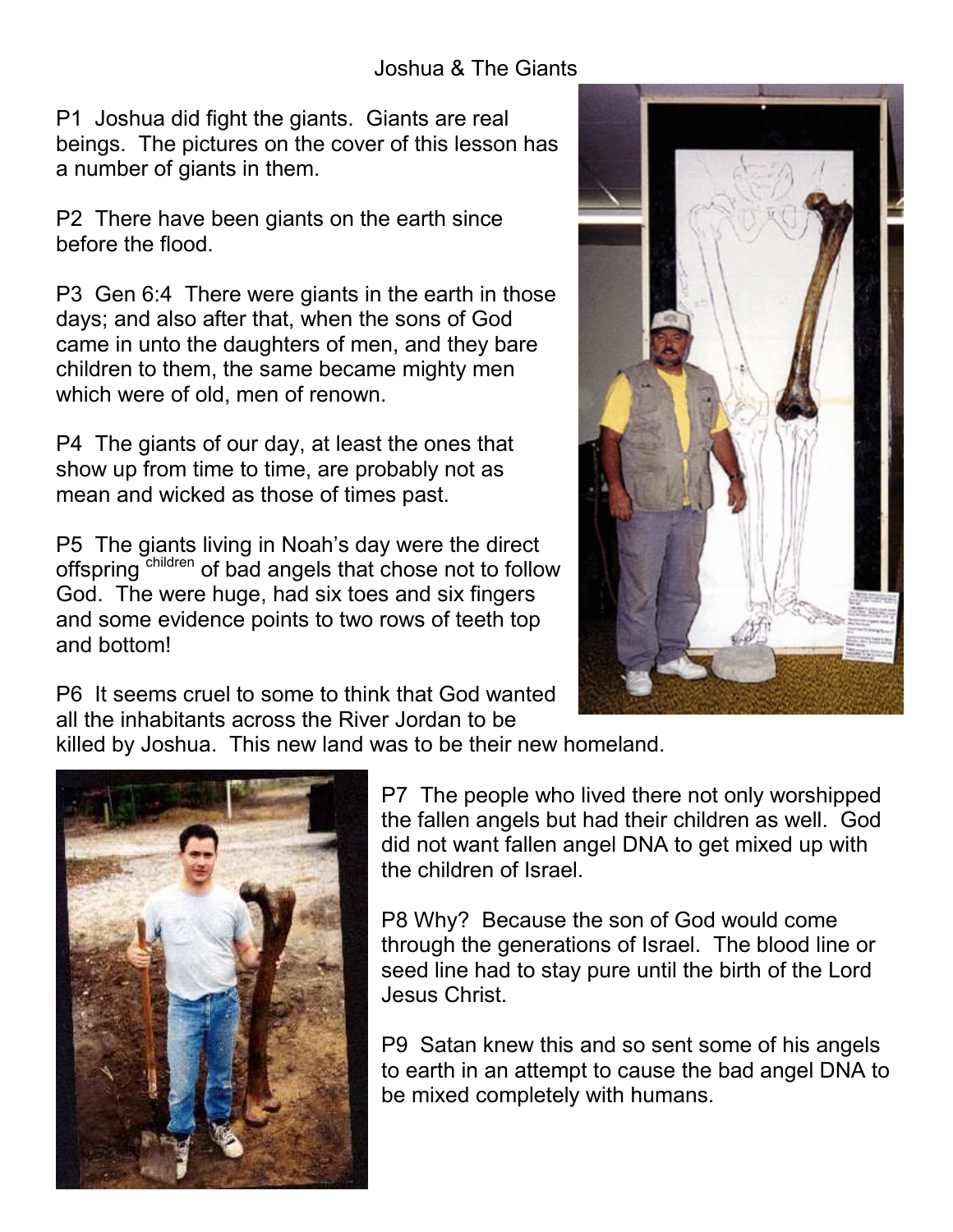P10 So God had no choice but to wipe out the lands across Jordan to rid the earth of the giants.

P11 Moses sent spies into this land before he died.

P12 These spies came back to report that the giants were in the land.

P13 Num 13:30 And Caleb stilled the people before Moses, and said, Let us go up at once, and possess it; for we are well able to overcome it.

P14 Num 13:31 But the men that went up with him said, We be not able to go up against the people; for they are stronger than we.

P15 Num 13:32 And they brought up an evil report of the land which they had searched unto the children of Israel, saying, The land, through which we have gone to search it, is a land that eateth up the inhabitants thereof; and all the people that we saw in it are men of a great stature.

P16 Num 13:33 And there we saw the giants, the sons of Anak, which come of the giants: and we were in our own sight as grasshoppers, and so we were in their sight.

P17 By the time we get to the book of Joshua the giants are all over the place.

P18 So it is left up to Joshua to clear the land of these six toed, six fingered, double row of teeth, children of the fallen angels.



P20 Josh 11:22 There was none of the Anakims left in the land of the children of Israel: only in Gaza, in Gath, and in Ashdod, there remained.

P19 Josh 11:21 And at that time came Joshua, and cut off the Anakims from the mountains, from Hebron, from Debir, from Anab, and from all the mountains of Judah, and from all the mountains of Israel: Joshua destroyed them utterly with their cities.

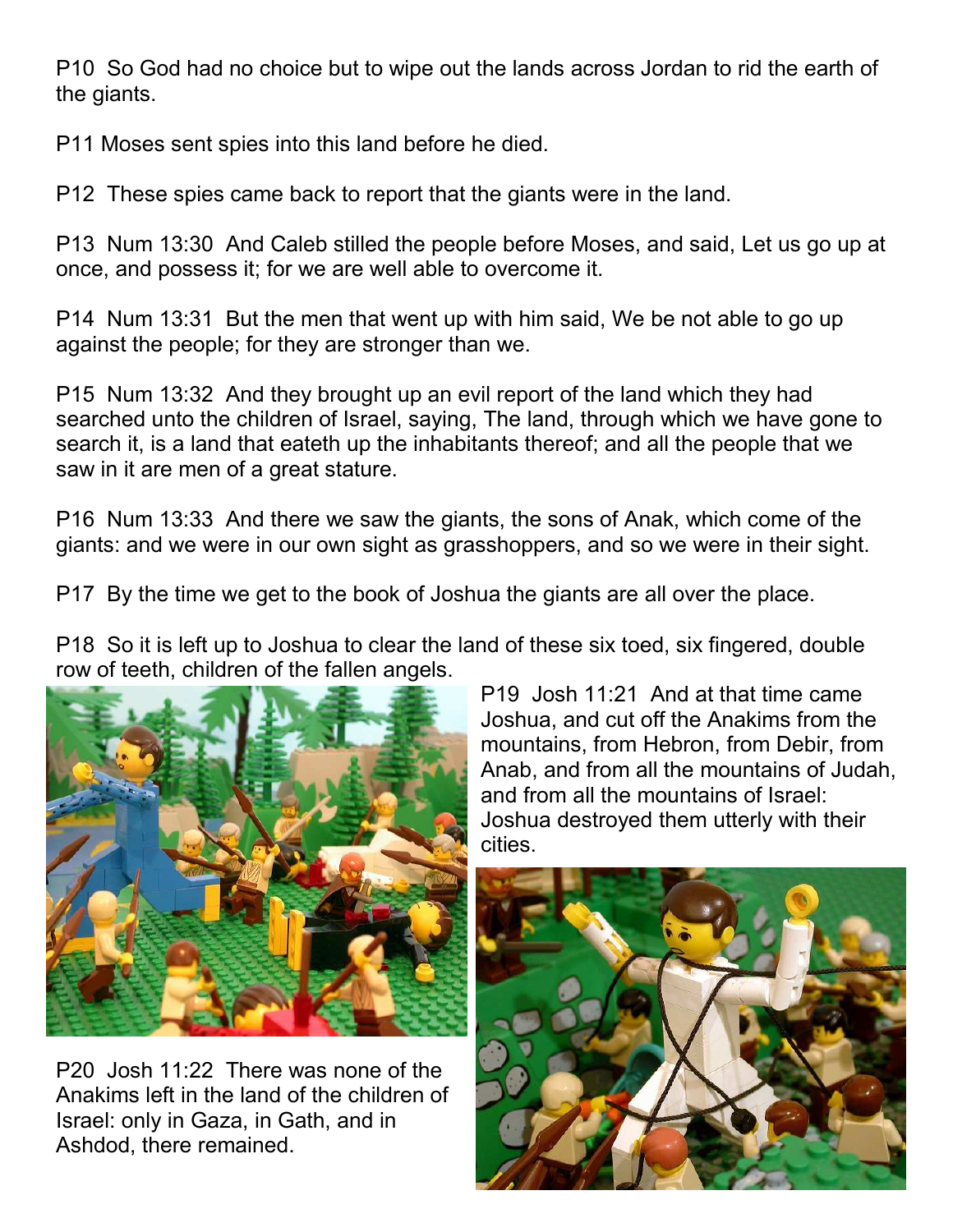

P24 And the book of Daniel indicates, to me at least, that the really mean ones will show up again at the end of the age of grace.

P25 Dan 2:43 And whereas thou sawest iron mixed with miry clay, they shall mingle themselves with the seed of men: but they shall not cleave one to another, even as iron is not mixed with clay.

P21 So we find that Joshua did not get them all for some were left in Gaza.

P22 Down through the past 4,000 years or so their DNA has become less powerful and so we might see a giant or two show up every once in a while but they are not like the ones found in the Old Testament.

P23 However Archeologist still dig up the bones of really mean ones from time to time.



P26 The iron mixed with miry clay and the mingling with the seed of men is probably a reference to the bad angels making more really bad giants.



P27 This of course will happen towards the end of this age of grace.

P 28 These last two



pictures are further proof of giants in the land. More next week… $\odot$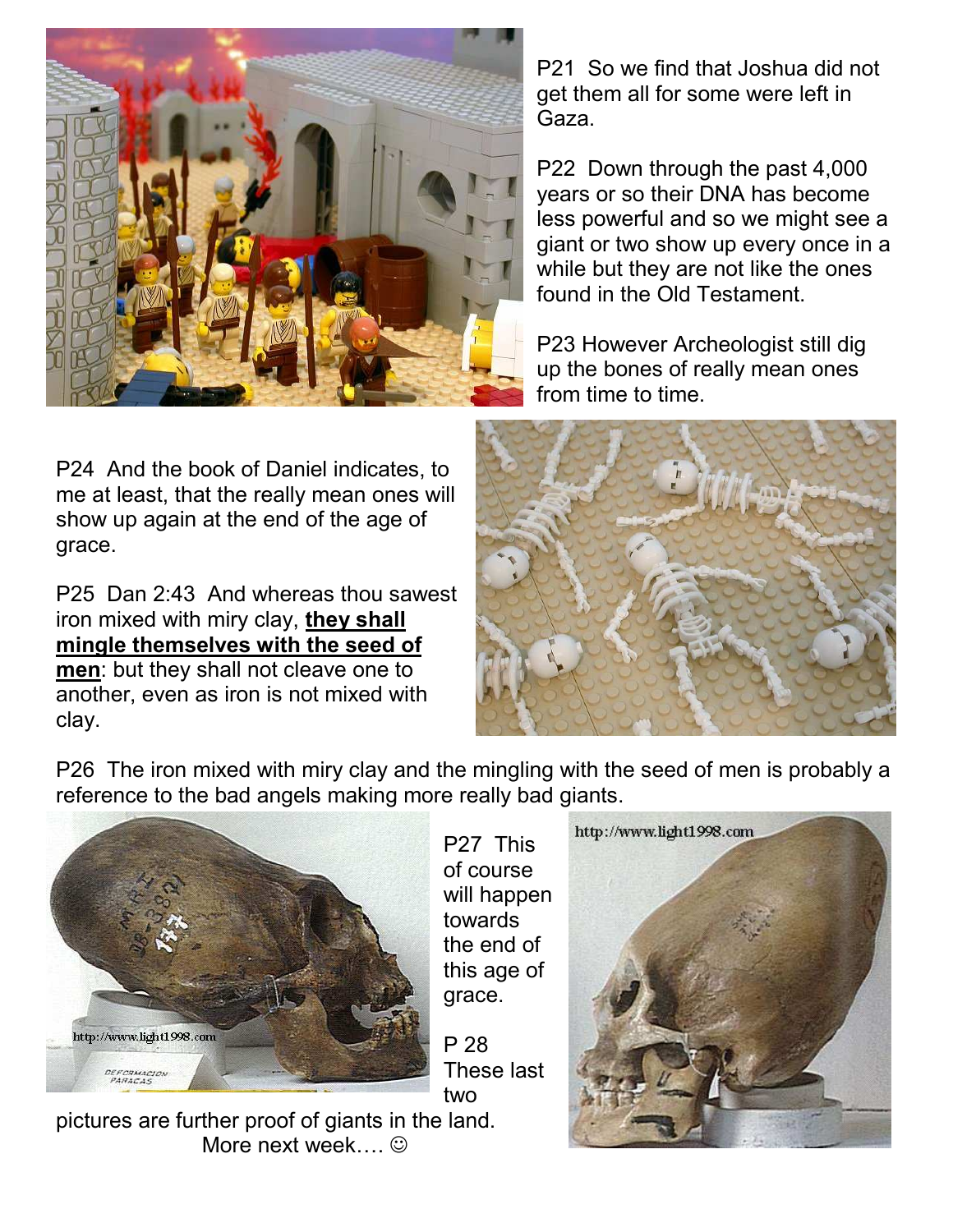think >>Think >>>> THink >>>> THInk >>>> THINk >>>> "THINK

- 1. How tall was the giant of Rotterdam?
- 2. When was the picture of the Mongolian man taken?
- 3. What do you think about giants?
- 4. What verse in the bible tells you where giants came from? P3
- 5. Why, do you think, you never hear about giants on TV or radio?
- 6. Describe the giants living in Noah's day. P5
	- a.
	- b.
	- c.
- 7. Why did God want the giants wiped out of the land of Israel? P8
- 8. Why were some of Moses' followers so afraid of the giants? P16
- 9. What do archeologist still find today? P23
- 10. What do you think of the last two pictures in our lesson?

Picture 1:

Picture 2:

11. When, do you think, the really mean giants will return?